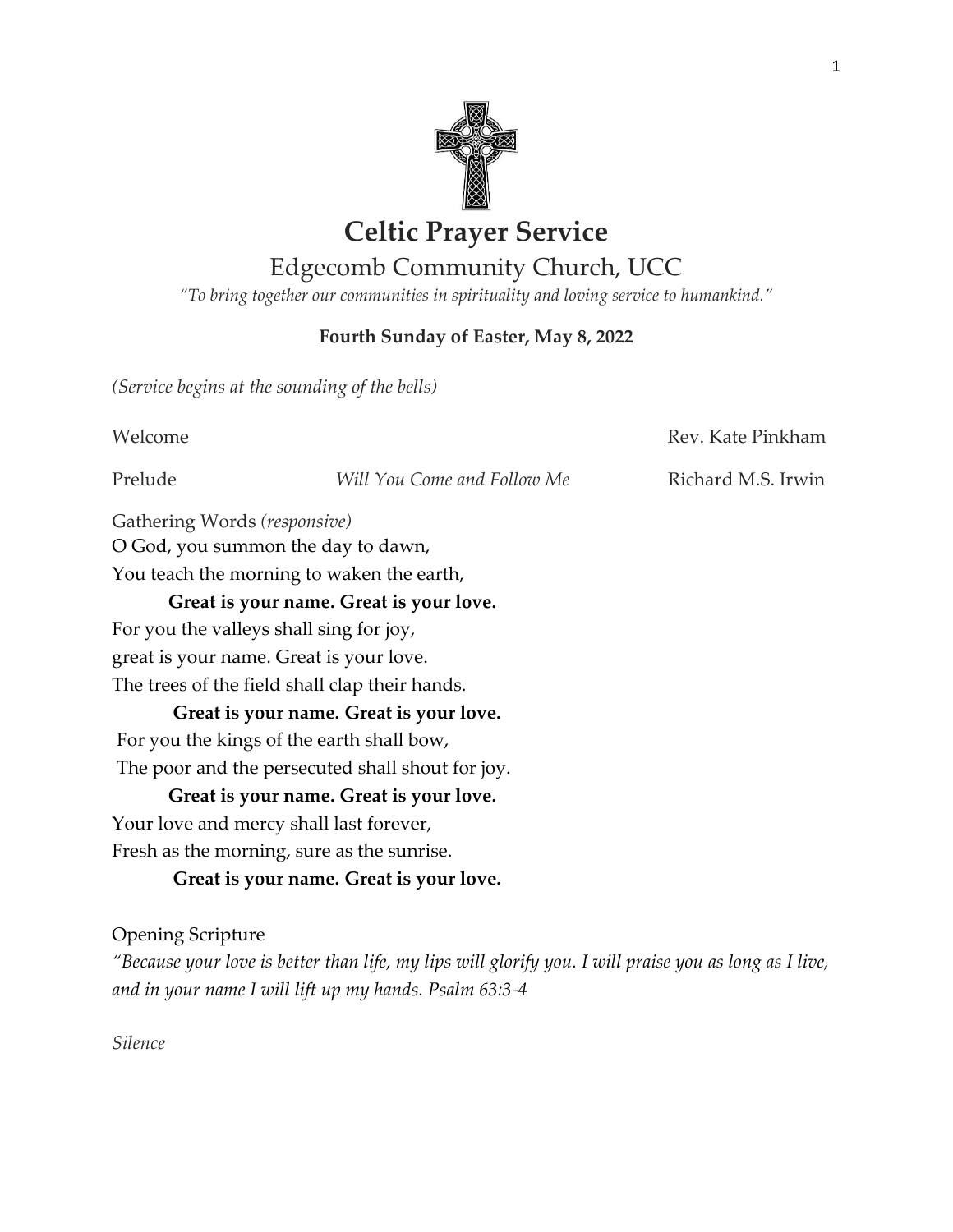#### Opening Prayer *(in unison*)

**O Christ of the poor and the yearning, kindle in our hearts within a flame of love for our neighbors, for our foes, for our friends, for our kindred all. From the humblest things that lives to the Name that is highest of all, kindle in our hearts within a flame of Love. Today, tomorrow, and always. Amen.** 

Prayer for Light *(responsive)*

We will light a light in the name of the Creator.

**Who lights the world with the bright sun,** 

#### **the pale moon and glistening stars.**

We will light a light in the name of the Son.

**Who pierces the darkness with his perpetual light.** 

We will light a light in the name of the Spirit.

**Who gives us the spark of life.**

| Poem                      | Light             | by John Philip Newell       |
|---------------------------|-------------------|-----------------------------|
| Silence is kept.          |                   |                             |
| *Hymn                     | Be Thou My Vision |                             |
|                           |                   | 3 Be Thou my battle Shield, |
| 1 Be Thou my Vision,      |                   | Sword for the fight;        |
| O Lord of my heart;       |                   | Thou my Delight;            |
| Naught be all else to me, |                   | Thou my soul's Shelter,     |
| save that Thou art.       |                   | Thou my high Tower:         |
| Thou my best thought,     |                   | Raise thou me heavenward    |
| by day or by night,       |                   | O Power of my power.        |
| waking or sleeping,       |                   |                             |
| thy presence my light.    |                   | 4 Riches I heed not,        |
|                           |                   | Nor man's empty praise      |
| 2 Be Thou my Wisdom,      |                   | Thou mine inheritance,      |
| and Thou my true Word;    |                   | Now and always:             |
| I ever with thee,         |                   | Thou and Thou only,         |
| and Thou with me, Lord.   |                   | First in my heart,          |
| Thou my great Father,     |                   | High King of Heaven         |
| I thy true son;           |                   | My Treasure Thou art.       |
| Thou in me dwelling,      |                   |                             |
| And I with Thee One.      |                   | 5 High King of Heaven,      |
|                           |                   | My victory won,             |
|                           |                   | May I reach Heaven's joys,  |
|                           |                   | O bright Heaven's Sun!      |
|                           |                   | Heart of my own heart,      |
|                           |                   | Whatever be fall.           |
|                           |                   | Still be my vision,         |
|                           |                   | O Ruler of All              |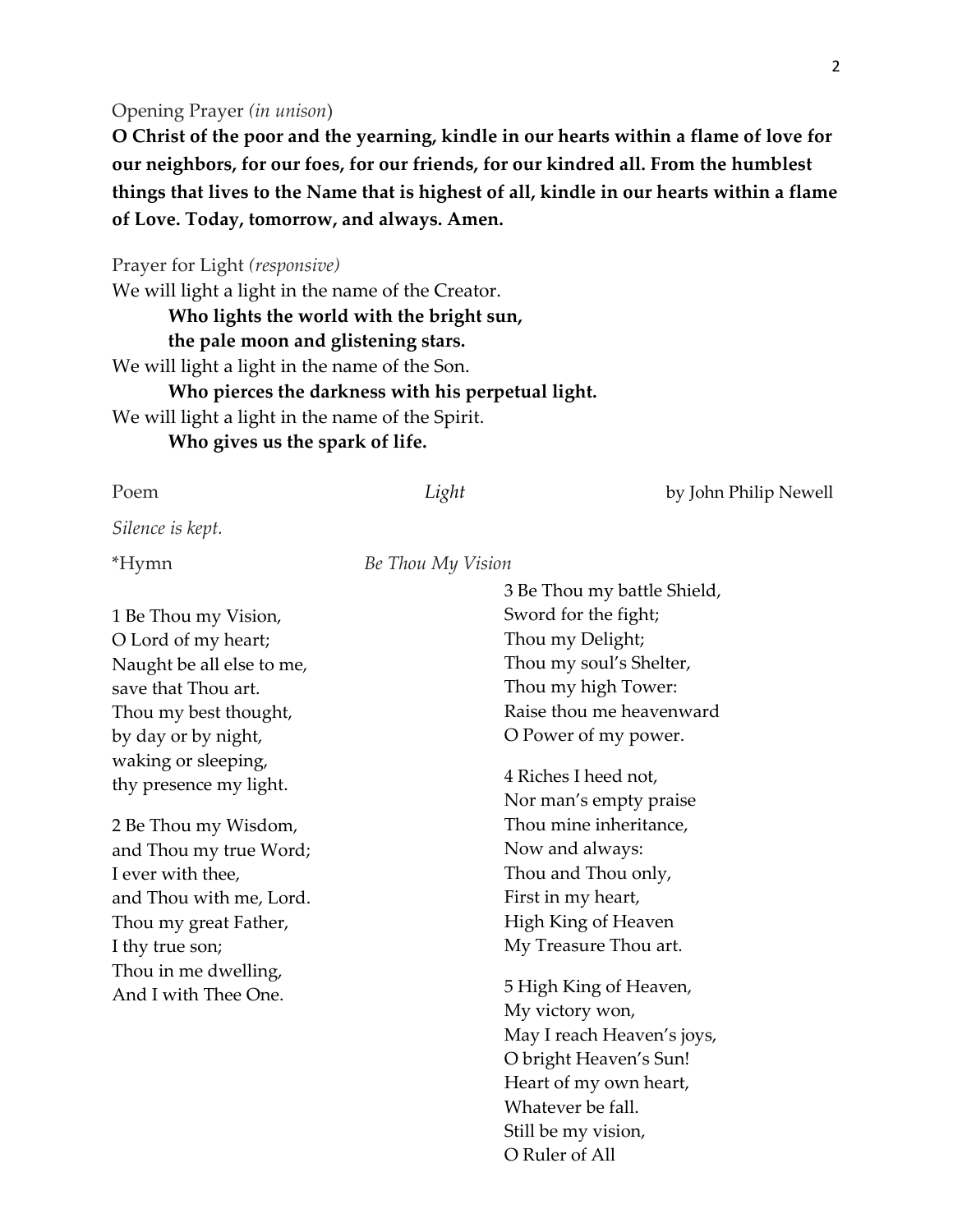| Poem        | Colorful Creator                                                                                                                                                                               | <b>Ruth Duck</b>       |
|-------------|------------------------------------------------------------------------------------------------------------------------------------------------------------------------------------------------|------------------------|
| All:        | The Reading of the Word<br>One: Let us prepare ourselves for the Word of God<br>as it comes to us in the reading of Holy Scripture.<br>Our hearts and minds are open.                          |                        |
| Scripture   | Ephesians 4:1-16                                                                                                                                                                               |                        |
| Message     | I'll Be with You Always                                                                                                                                                                        | by Joni Eareckson Tada |
| *Hymn       | Abide with Me<br>Abide with me; fast falls the even tide;<br>The darkness deepens; Lord, with me abide<br>When other helpers fail and comforts flee,<br>Help of the helpless, O abide with me. |                        |
|             | Swift to its close ebbs out life's little day;<br>Earth's joy grow dim; its glories pass away;<br>Change and decay in all around I see;<br>O thou who changest not, abide with me.             |                        |
|             | I need thy presence every passing day;<br>What but thy grace can foil the tempter's pow'r?<br>Who, like thyself, my guide and stay can be?<br>Through cloud and sunshine, Lord, abide with me. |                        |
| a response) | Prayers of the Church<br>(After each category, anyone may offer a name of those brought to mind. Each can be followed by                                                                       |                        |
| said:       | Let us say a prayer for those who need to be remembered this morning:<br>*Those who have made the news headlines today because of what they have done or                                       |                        |
|             | *Those who have been brought to our attention through a meeting or conversation:                                                                                                               |                        |
|             | *Those who are in hospital, in care, or in a place which is strange to them:                                                                                                                   |                        |

\*Those in whose family, marriage or close relationship, there is stress or a break-up:

\*Those who are waiting for a birth or a death, or news which will affect their lives: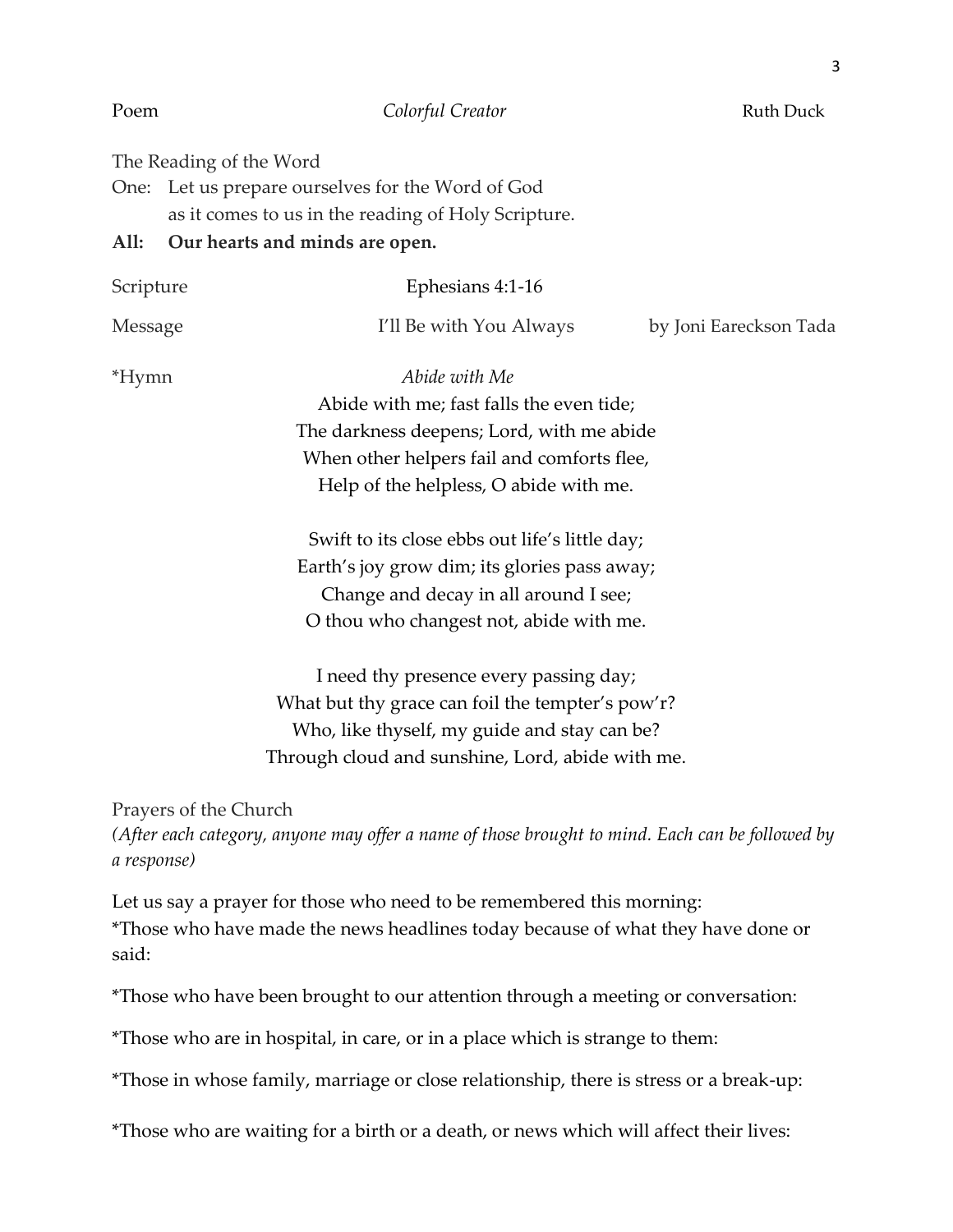\*Those who need to forget the God they do not believe in, and meet the God who believes in them:

\*Those whose pain or potential we should not forget to share with God tonight:

**\*We pray for ourselves, that we may release our own worries, trust in God's love, receive God's forgiveness, and be instruments of God's healing and peace.** 

Lord, we believe that you hear our prayer, and will be faithful to your promise to answer us. Amen.

#### Music for Meditation and Prayer

*You are welcome to come forward to light a taper from the Christ candle and place it in the sand as a symbol of your prayer.*

#### Sharing the Sign of Peace

Christ binds us with a bond of love that cannot be broken. My sisters and brothers, the peace of our Lord Jesus Christ be with you.

#### *And also with you.*

*The Congregation greets one another in the name of the Lord with a wave or a nod. After exchanging the Peace, please sit.*

| *Hymn | Just as I Am, Without One Plea                                                                                                                        |
|-------|-------------------------------------------------------------------------------------------------------------------------------------------------------|
|       | 1. Just as I am, without one plea,<br>But that thy blood was shed for me,<br>And that thou bidst me come to thee,<br>O Lamb of God, I come, I come.   |
|       | 2. Just as I am, though tossed about<br>With many a conflict, many a doubt,<br>Fightings and fears within, without,<br>O Lamb of God, I come, I come. |
|       | 3. Just as I am, poor, wretched, blind;<br>Sight, riches, healing of the mind,<br>Yea, all I need in thee to find,<br>O Lamb of God, I come, I come.  |